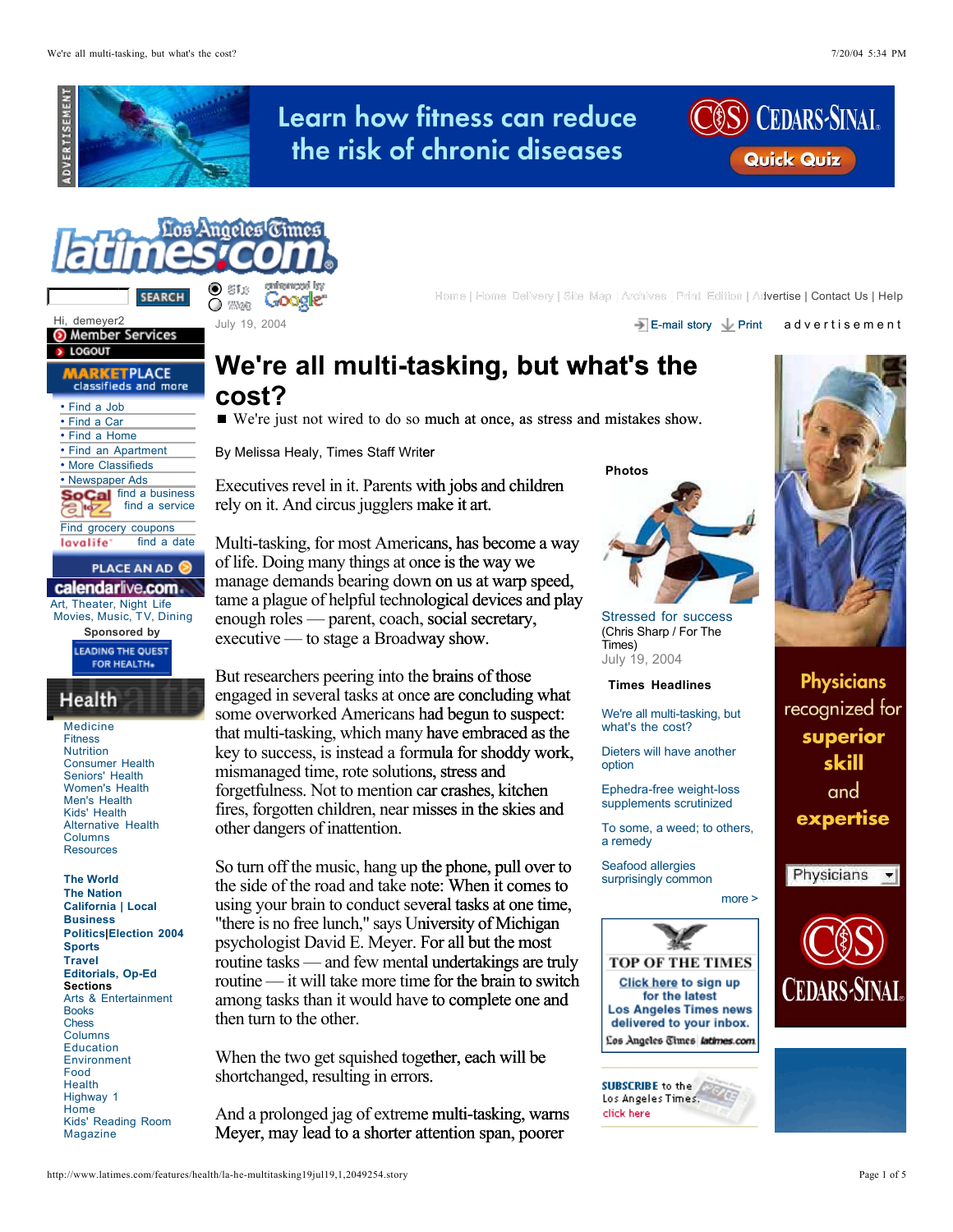**Obituaries Outdoors** Real Estate **Religion** Science & Medicine Style & Culture Sunday Opinion **Technology** Times Poll **Corrections** 

## **Editions**

Print Edition National (PDF) **Wireless Extras** College Connection Sweepstakes **Crossword** Horoscope **Lottery** Multimedia **Traffic Weather** Week in Focus

Enter Keyword(s):<br> **Enter Keyword** (**go** 

**Detailed Search SITE MAP**

- Subscribe
- Manage My Account
- Gift Subscription
- College Discount

# • Mail Subscriptions

- Times in Education
- Reading by 9
- LA Times Books
- Student Journalism • LA Times Family Fund
- Times-Mirror Foundation
- LA Times Events

- Find a Job
- Find a Car
- Find a Home
- Find an Apartment • More Classifieds
- Place an Ad
- Newspaper Ads
- Grocery Coupons
- Personals
- Times Guides
- Recycler.com



judgment and impaired memory. A Clint Eastwood fan and admitted poor multi-tasker, Meyer likes to quote Dirty Harry, confronting his nemesis on a pier in one climactic scene: " 'A man's got to know his limitations,' " Meyer says, adding, "and that's basically the deal with multi-tasking. If you try to go beyond them, you just screw yourself up royally."

The term multi-tasking comes from the world of computers, where single-minded engineers could devise systems flexible enough to perform several tasks at once. But the proliferation of computers and





their spinoffs — mobile communications devices and hand-held gadgets — have made it necessary for their human users to multi-task as well.

For George Parsons, the founder and chief executive of Secorix Inc. in San Mateo, two desktop computers, a cellphone, a wireless computer device and an electronic pocket organizer pump out a vast and endless stream of demands, choices and information. A practitioner of Transcendental Meditation and a firm believer in frequent visits to the gym, Parsons says he heads off meltdown by quieting his mind and escaping his gadgets several times a week. But sometimes, he says, his wife will call as he teeters on the edge of overload, and he'll snap, hanging up on her with a brusque "can't-deal-with-this-right-now!" dismissal. Solution Eastwood fancy and the Control of the Chiese are the state of the control of the mones of the bate of the states of to go beyond them, you stress also the syncess and the perform several week in the word of the pe

That's when flowers are called for, he says.

In recent months, the public debate over multi-tasking has focused largely on cellphones and driving. On July 1, New Jersey became the second state behind New York — to ban drivers from using a cellphone without a headset. Washington, D.C., has adopted a similar ban.

# **Weighing the costs**

\*

Meanwhile, in workplaces across the country, multi-tasking and its potential costs have become a prime concern for insurance underwriters, management consultants, efficiency engineers and cognitive scientists. In addition to contributing to communications lapses, rudeness and employee stress, multitasking is considered a factor in more serious workplace mishaps — from medication and treatment errors in hospitals to near misses in the skies. Indeed, the Federal Aviation Administration has underwritten several studies to explore how air-traffic controllers, the multi-tasking virtuosos who orchestrate the nation's air traffic, do what they do — and where their skills may break down. s n — rs respectively. The set of the set of the set of the cost of the set of the set of the set of the set of the set of the set of the set of the set of the set of the set of the set of the set of the set of the set of

The epidemic of multi-tasking even is sending patients to doctors and therapists with complaints of depression, anxiety, forgetfulness and attention deficit disorder. Mostly, says psychiatrist Edward Hallowell of Sudbury, Mass., they have a "severe case of modern life." But their distress is very real, and their organizations are suffering too, he adds.

"The more constant phenomenon is simply impaired performance and a workplace that becomes toxic in a hurry," he says. "They may be meeting their numbers, but they're not as creative, flexible, humorous or innovative as they might be."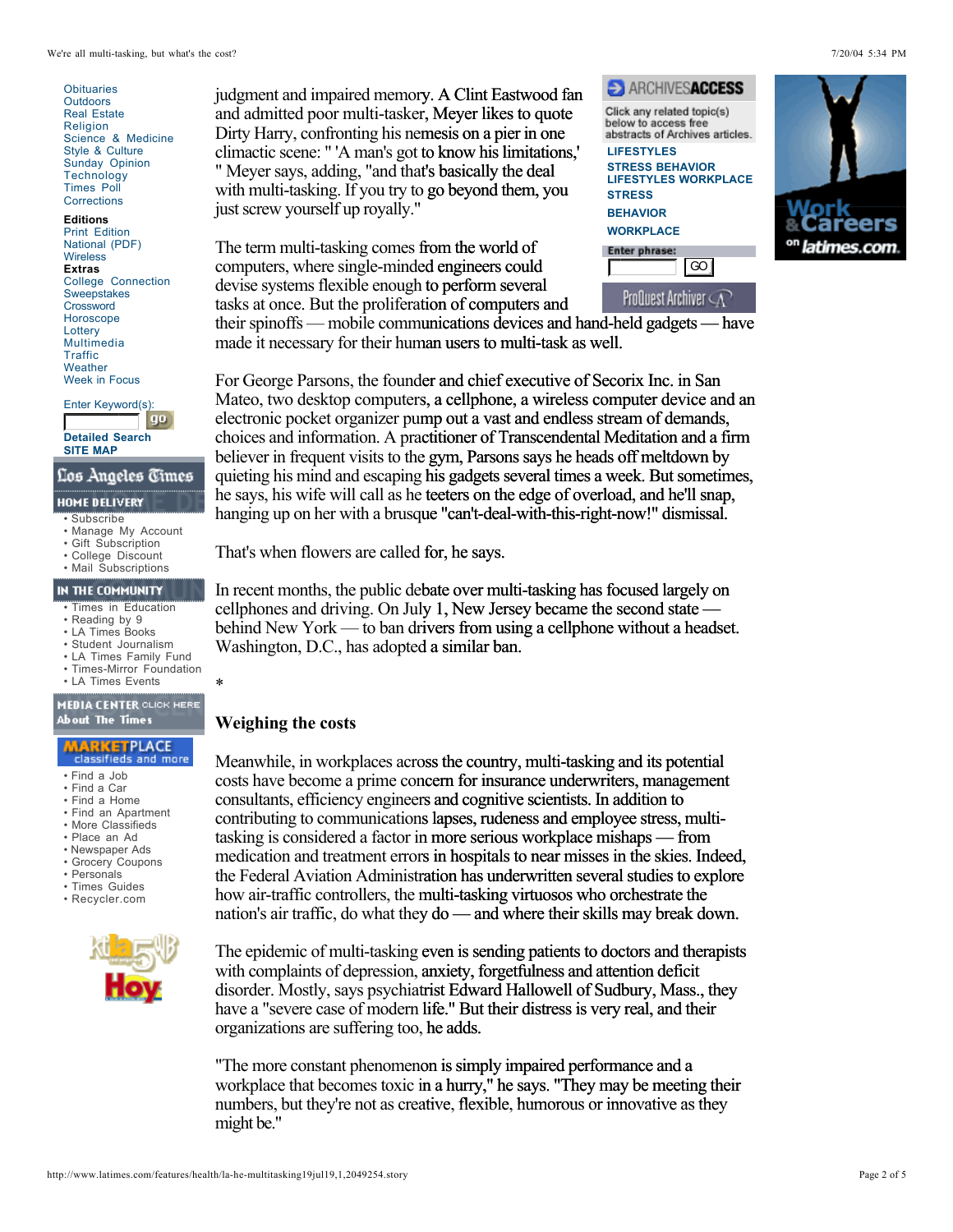Cynthia McClain-Hill, a 46-year-old attorney, law firm owner, mother of two, wife and civic activist, multi-tasks with a vengeance. The Long Beach resident says it would not be unusual for her to be checking her BlackBerry (a portable e-mail device) while talking on the cellphone with the newspaper spread out on the passenger's seat of her car (hopefully, she says, while stopped at a red light). But the steel-trap memory that got her through law school without ever taking notes — and that helps her order dinner for her extended family without any prompting — is showing signs of wear and tear.

"I often find myself unable to remember my five phone numbers," McClain-Hill says. "That's one of my silent frustrations." And there are more occasions now when she enters a room and realizes she has forgotten the purpose of the trip.

For many women McClain-Hill's age, such bouts of forgetfulness are attributed to age and the effects of changing hormones. Indeed, complaints of forgetfulness among women in their 40s and 50s are so prevalent that Peter M. Meyer, a biostatistician at Chicago's Rush University Medical Center, in the late 1990s conducted a study intended to gauge how deeply the hormone changes of menopause disrupt women's memory.

Instead, he got a lesson on women and multi-tasking. The tests of short-term memory and verbal memory stubbornly showed that women of this age, though they complained of forgetfulness, were not missing a step. Their forgetfulness appeared to be a function of depression, stress and "role overload" — the multitasking of many roles at once — Meyer concluded.

\*

## **The 'executive' brain**

The ability to multi-task stems from a spot right behind the forehead. That's the anterior part of the region neuroscientists call the "executive" part of the brain, the prefrontal cortex. When a human is assessing tasks, prioritizing them and assigning mental resources, these frontal lobes are doing most of the work, says Dr. Jordan Grafman, a neuropsychologist and chief of the National Institute of Neurological Disorders and Stroke at the National Institutes of Health.

The same region of the brain is where we pull off another uniquely human trick that is key to multi-tasking: "marking" the spot at which a task has been interrupted, so we can return to it later.

The irony, Grafman says, is that the prefrontal cortex is the part of the human brain that is most damaged as a result of prolonged stress, particularly the kind of stress that makes a person feel out-of-control and helpless. The kind of stress, say, that you might feel when overwhelmed by the demands of multi-tasking. Such stress, Grafman says, also will cause the death of brain cells in another region — the hippocampus, which is critical to the formation of new memories. Damage there can hobble a person's ability to learn and retain new facts and skills.

"Multi-tasking, almost by its very nature of course, creates stress," Grafman says. And long-term stress, in turn, is likely to make us less able to multi-task, he says. It's a humbling lesson in the limits we face, he acknowledges. "If you're multitasking, and it's very stressful," Grafman says, "you're not going to get better at it."

But you're smarter than those being studied by psychologists and neuroscientists.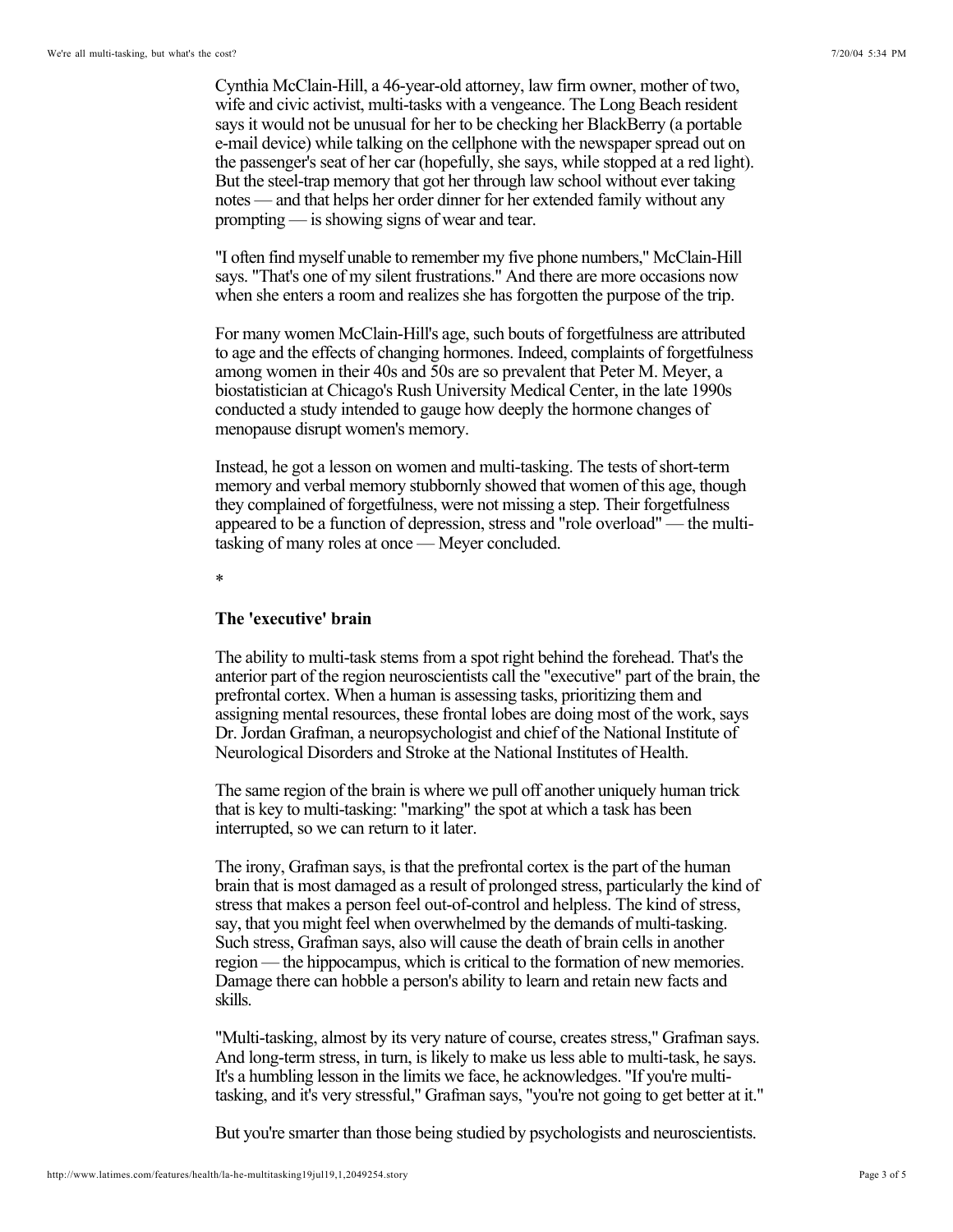You can navigate traffic, take a meeting by phone and stop at the dry cleaners along the way, right? Psychologist Yuhong Jiang is likely to deflate such confidence. She recently watched the working brains of students at the Massachusetts Institute of Technology as they tried to do two simple tasks simultaneously — identify shapes and identify either letters or colors.

When students were shown the two tasks and instructed to do them at the same time, most shrugged and laughed. "They thought it would be easy," especially with the half-hour of practice involved, says Jiang, co-author of the study published in the June issue of Psychological Science.

But when it came time to perform under the scrutiny of a brain scanner, the subjects lost their composure completely, Jiang says. These students — among the world's brightest — "were getting very distressed," she says. "They'd be hitting keys very hard and trying to figure it out. And they'd be committing a lot of errors…. And these were very, very simple tasks."

When they were asked to switch between the two tasks, Jiang's student subjects were a bit more accurate. But they were shifting very slowly between tasks and the faster they were forced to toggle between the two tasks, the more they slowed down. When those who peer into the working brain see a person slow down the way these students did, they expect to see signs that greater concentration and higher-level thinking have taken over. Neuroscientists expect, in short, to see the brain's frontal lobes "light up" with activity.

But the shadowy images of these subjects' brains at work told a different story. In between tasks, the part of the brain that prioritizes tasks and engages in higher-order thinking was taking a momentary rest. Like a dowdy family computer toggling between functions, the students' frontal lobes effectively went blank, waiting for instructions for the next task to upload.

Madelyn Alfano, a soccer coach, volunteer and mother who owns 10 Italian restaurants scattered throughout Los Angeles, recognizes that feeling. Interrupted by a phone call during a recent meeting, she completed the conversation and walked back to the session — leaving her coffee behind and wondering along the way whom she had been meeting with and what the meeting was about.

When she sees that blank look on the face of an overworked employee, she tells him, "Go to the fridge, open the door, and think about why you're here." Then, she hands him a small spiral-bound notebook, like the kind she uses, to write it all down.

\*

# **The rote factor**

When he leaves his lab at Carnegie Mellon University, psychologist Marcel Just steers a wide path around motorists jabbering into cellphones. "I grip the steering wheel a little tighter and breathe lighter when they go by," says Just, who has studied the brain science of multi-tasking extensively.

Just is a believer in multi-tasking, and considers himself — rare among researchers in this field — pretty good at it. The brain, he contends, is a marvel of flexibility, and it is constantly multi-tasking. But even the human brain's resources are limited, and Just is under no illusions about the quality of the outcome when it does two or more things at once. When it does several tasks